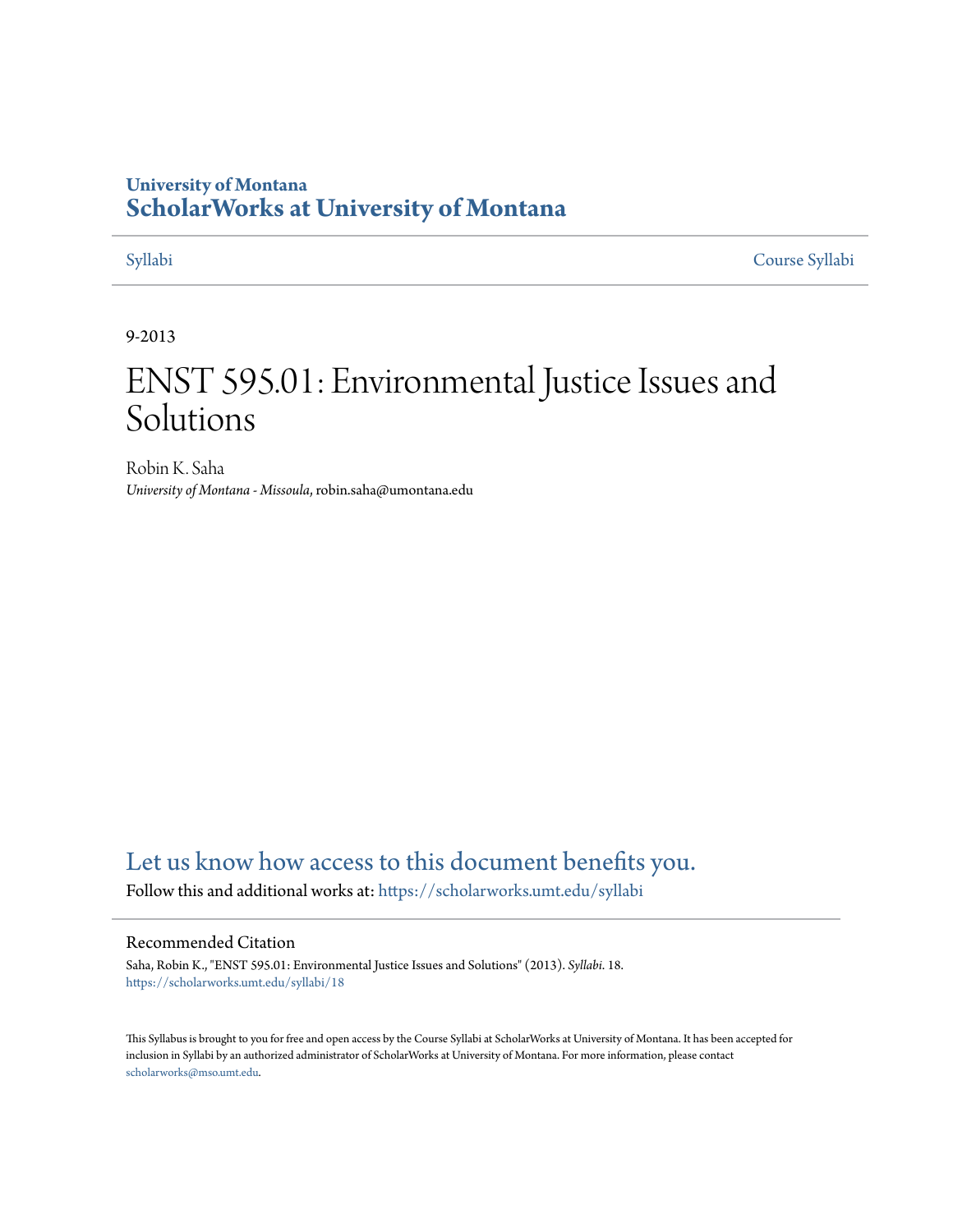### EVST 595.01 **ENVIRONMENTAL JUSTICE ISSUES AND SOLUTIONS**

Tu/Th 3:40 - 5:00 PM / PAYNE FAMILY NATIVE AMERICAN CENTER 105

Fall 2013

### **Instructor**

Dr. Robin Saha Office: Jeannette Rankin Hall, Rm. 018 (basement) Office Hours: Mon. 3:30-5:00 pm, Thurs. 1:30-3:00 pm, or by appt. Email: robin.saha@umontana.edu Phone: 243-6285

# **Course Description**

This graduate course explores *how* and *why* environmental risks, such as exposure to toxic chemicals - and benefits, such as access to natural resources, environmental amenities, and environmental protection - are inequitably distributed among various segments of society. The premise of this course that socially, economically, and environmentally sustainable societies at the local, national, and global levels cannot be achieved unless the underlying causes of environmental and social inequity are understood and addressed.

Thus, in the first part of the course we look at the historical, sociocultural, political, and economic processes by which environmental inequities by race, socioeconomic status, and gender are believed to have arisen and continue to persist. We do so by examining various case examples, including those in Montana. The class also explores the unique causes and consequences of environmental injustice in "Indian Country."

In the second part of the course in particular, we will use our understanding of the causes to consider environmental justice solutions. We will look at strategies and tools that environmental justice groups are using to empower themselves and work toward a more just and sustainable society. We will also critique efforts of environmental justice organizations, government, industry, and traditional environmental organizations. This year we will focus on governmental responses to environmental justice issues. Over the course of the term, students will research and analyze an environmental justice issue, topic, or case, or conduct a service learning project in collaboration with a grassroots community organization.

This course fulfills the EVST Policy Approaches requirement for graduate students. Thus, there is a special assignment researching and presenting on environmental justice policy topic. This year the focus will be on state environmental justice policies and programs and environmental justice considerations in environmental review processes. If you are not an EVST student, you can complete the EJ policy assignment or see me to come up with a comparable alternate assignment.

In addition, this course has a Service Learning designation, which means all students will have an opportunity (i.e., are required) to volunteer for an environmental justice group. The service learning experience and a related service learning project option help integrate and deepen understanding and appreciation of course content.

#### **Course Objectives**

This course seeks to develop students' understanding of myriad causes of environmental inequality and apply those understandings to critique existing solutions to environmental inequality and propose new solutions.

By the end of the course students will be able to: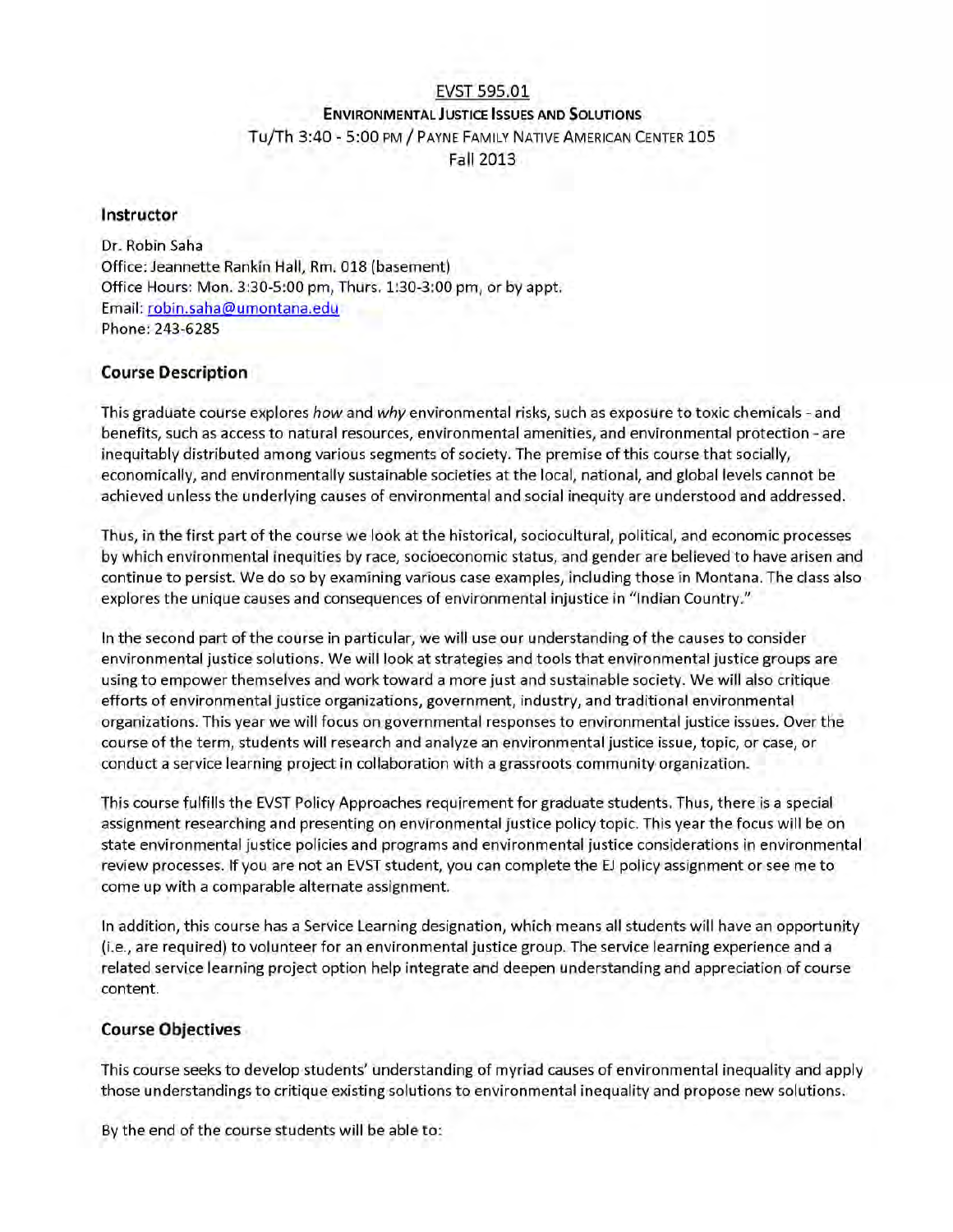- identify examples of environmental injustice in various contexts.
- understand and apply various environmental justice concepts.
- understand the unique aspects of environmental justices that relate to Native Americans;
- understand of their own social background and environmental influences;
- understand and appreciate the role that grassroots environmental justice groups in societal response to environmental injustice, including the role of local EJ groups.
- understand various environmental justice policy approaches and gain an in-depth understanding of  $\bullet$ state EJ policy or EJ considerations in environmental review processes.
- assess the effectiveness of existing approaches for addressing environmental injustice.
- propose appropriate solutions that individuals, communities, government, industry, or the environmental community can use to address environmental justice problems.
- demonstrate an in-depth understanding of a particular environmental justice case, topic, or issue.

## **Requirements**

In addition to regular attendance, all students are required to:

- conduct 15 hours of service learning volunteering for a campus or community environmental justice organization (students participating in service learning projects are exempted).
- be prepared to discuss the assigned readings, i.e., share thoughts, critiques, reactions, and questions about the readings.
- complete two take-home mid-term exams.
- give an environmental justice policy presentation to the class and submit a report on the same policy topic.
- in consultation with the instructor, develop a term paper throughout the term that involves research and analysis of a relevant environmental justice topic, issue or case. Alternately, students may conduct a group service learning project in conjunction with a community organization.

#### **Class**

The class format will be a mix of lecture, discussion, short films, guest speakers, small group activities and student presentations. There also will be trainings held in a computer classroom on obtaining and using demographic data and information on pollution sources and toxic chemicals. Some class time will be provided to work on term papers/projects, and the last few classes will be devoted to final presentations of term papers/projects (see below).

A Note on Email Communication: In accordance with privacy laws the University requires me to communicate with students about academic matters through students' University email (UMConnect) account. Although efforts will be made to limit emails, occasionally it is necessary to communicate with the class. Thus, please regularly check your UM email account for this class.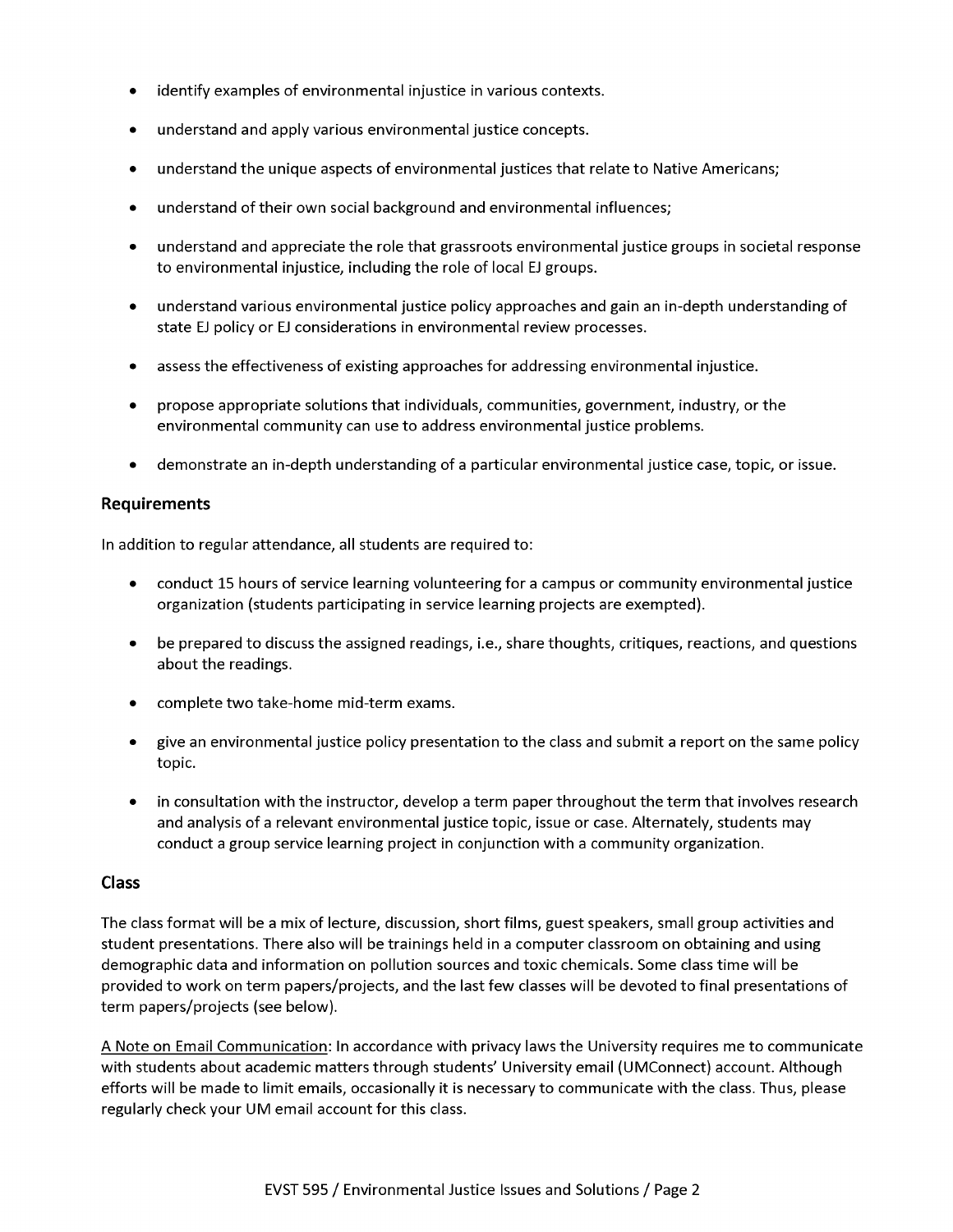A Note about Obtaining Assistance: If you or your team needs assistance outside of class, please come see me during office hours (or by appointment only if meeting during office hours is not possible). I pride myself on be readily available for extra help.

# **Field Trip**

There will be an optional overnight field trip to the Roy Boy Reservation of the Chippewa Cree Tribe, about a five hour drive from Missoula. The trip is tentatively planned to leave Sunday, September 29, and return Monday night, September 30. Accommodations will be modest, i.e., likely consist of camping or staying on the floor of a gymnasium or the like. My contact with the Tribe would like a group of students to assist the tribe in developing a climate adaptation plan. Thus, the purpose of the visit is to tour the reservation, meet with tribal leaders, natural resource staff and other tribal members, develop other useful contacts and gather needed information. Students attending the field trip are not required to participate in the climate adaptation plan project, providing we have a critical mass of students going who are committed to the project.

# **Description of Main Assignments**

The main assignments for the course are described below. In addition, there will be some short homework assignments designed to engage and extend on the assigned readings. Additional guidelines for assignments will be handed out and discussed in class.

*Service Learning Volunteering:* All students are required to volunteer a minimum of 15 hours for a campus or community environmental justice organization such as Students for Economic and Social Justice (SESJ), Women's Voices for the Earth (WVE), Students for Peace and Justice, or the Jeannette Rankin Peace Center of Missoula. Sometimes groups that do not have an explicit EJ or social justice emphasis have appropriate opportunities such as the ASUM Sustainability Coordinator, Garden City Harvest, 1000 Gardens, Sierra Club, and others. In addition, volunteering for organizations that serve low-income and minority populations, such as the Missoula Food Bank, Forward Montana, Poverello Center, or Valor House are generally acceptable. A list of service learning options for this semester will be handed out in class. In addition, opportunities will be provided in class to meet leaders and staff of these groups, who can plug you into program and project activities. Volunteer hours should be logged along with a description of services provided. In addition, a note from the sponsoring organization documenting your contributions should be obtained. Six hours should be completed by Thursday, Oct. 10, and all 15 hours by Tuesday, Nov. 19. Final reports must include an essay that relates the service learning experience to the course content and themes.

*Midterm Exams:* There will be two midterm exams that are designed to help students solidify their understanding of the course materials by asking you to integrate reading and lecture materials and apply environmental justice principles and concepts to analyze various cases presented in the class. The format will consistent of several essay questions (and may allow choosing among questions to answer). The first exam, due Tuesday, September 24. will cover the history, successes, and challenges of the environmental justice movement, concepts and theoretical explanations of environmental injustice, and the evidence of environmental injustice. The second exam will cover climate justice, food justice, transportation justice and issues relating to Native Americans and environmental justice. The second exam, due Tuesday, October 22, will also ask you to develop a social and environmental history of your life and offer personal reflections.

*EJ Policy Assignment:* This assignment has two parts: (1) a class presentation on an EJ policy topic listed in the syllabus (see Course Schedule for 11/5, 11/7, 11/12, 11/14, and 11/21); and (2) an EJ policy report. It is acceptable to work in pairs for this assignment. Please submit your top two choices for topic days on Thursday, Sept. 5. I will make my best effort to give you your top choice. I can provide additional reference materials on the topic if requested (and may do so on my own). Please read over the description below of this assignment. I may also hand out additional guidelines and can work individually with you as you prepare and complete this assignment.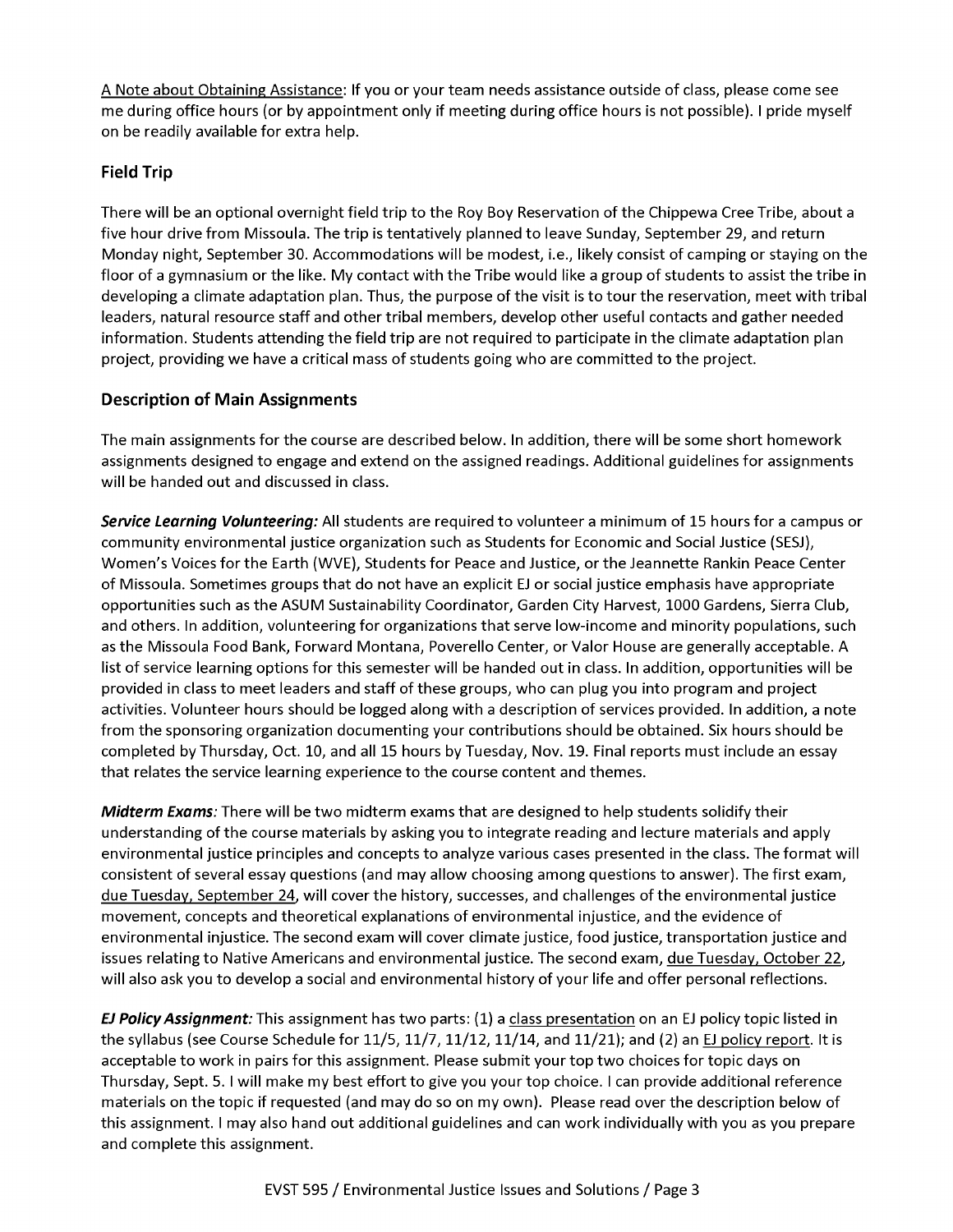- (1) Presentations should briefly summarize the main points of the readings, provide analysis and critique that can facilitate class discussion, introduce and discuss additional sources on the topic (such as case examples, closely-related alternatives, evaluations, critiques, etc.), and engage the class in some way. Although a variety of approaches are possible, you might identify the strengths and weakness of the readings, for example, what main arguments or claims you found useful, effective, or ineffective and why, and offer additional sources to bolster your argument. Commentaries should also attempt to link the readings for the day to each other by identifying common themes and otherwise comparing and contrasting them. Your presentation should explain how and why you think the readings and additional sources you identify improve our understanding of environmental justice policy approaches. Presentations should be about 30-40 minutes. Please be prepared to engage with the class and instructor afterwards on the topic. Consider preparing handouts or involving the class in an activity, posing questions and leading a short discussion. Please ask the instructor if you would like assistance in planning an activity or if you would like additional resources to help you prepare.
- (2) Reports should be on the same policy approach as your presentation and should be about 6-8 pages. In addition to identifying the governmental level and agencies involved, identify the goals of the policy, explain how it sets out to achieve its goals, and describe its current state of progress in the *policy process* (see Policy Process Handout), and any difficulties with its progress. Reports should attempt to summarize, critique and analyze the particular type of EJ or EJ-related policy approach as it has been developed and offer recommendations for formulating, implementing, and/or evaluating the policy's effectiveness at addressing environmental justice problems.

*Term Paper/Project:* Students will also develop a term paper or project. This assignment should have both research and analysis components. There are two approaches you can take: (1) a tradition term paper in which you research, analyze, or critique a current environmental justice case, issue, topic, or an approach to addressing EJ problems, such as grassroots community organizing, good neighborhood agreements, clean production/green chemistry, co-management, traditional ecological knowledge, tribal intellectual property rights, community-based research, citizen science, the precautionary principle, disparate impact assessments, community mapping, corporate responsibility, environmental human rights, climate justice, EJ networks, sustainable economic development, etc.; or (2) a service learning project in which you work in a group to assist an EJ community or population of concern on a current campaign of theirs. The instructor will provide ideas for service projects and guidance during the development of the project. It is expected that the class service learning requirement will lead to projects that will fulfill this course requirement. In fact, that is encouraged.

Term papers and projects will be developed in four phases in consultation with the instructor and with outside organization for service learning projects. "Deliverables" for each phase (for term papers and group projects) are described below.

**PHASE 1** Term Paper/Project Proposal: A 3-4 page proposal with at least ten references should describe the topic, issue, or case to be researched, provide im portant background or context, describe the purposes or objectives of the research, explain the relevance to the course themes, provide an outline of subtopics to be discussed, and describe your interest in the topic. Also, please explain how you intend to accomplish your objectives, for example, what sources of information you will use. For service projects, identify the end-product or activities envisioned, explain how you plan to develop the project, and provide some justification or a statement of need. Phase 1 also involves making a short informal presentation on your proposal.

**PHASE 2** Environmental Justice Analysis: An environmental justice analysis of the issue or topic you will be addressing in your term paper or project. Success requires conducting background research and using environmental justice concepts, frameworks, and theoretical explanations taught in the class. A variety of sources should be utilized and referenced. For group service learning project, each person should conduct their own research and submit their own analysis, though sharing of resources is encouraged.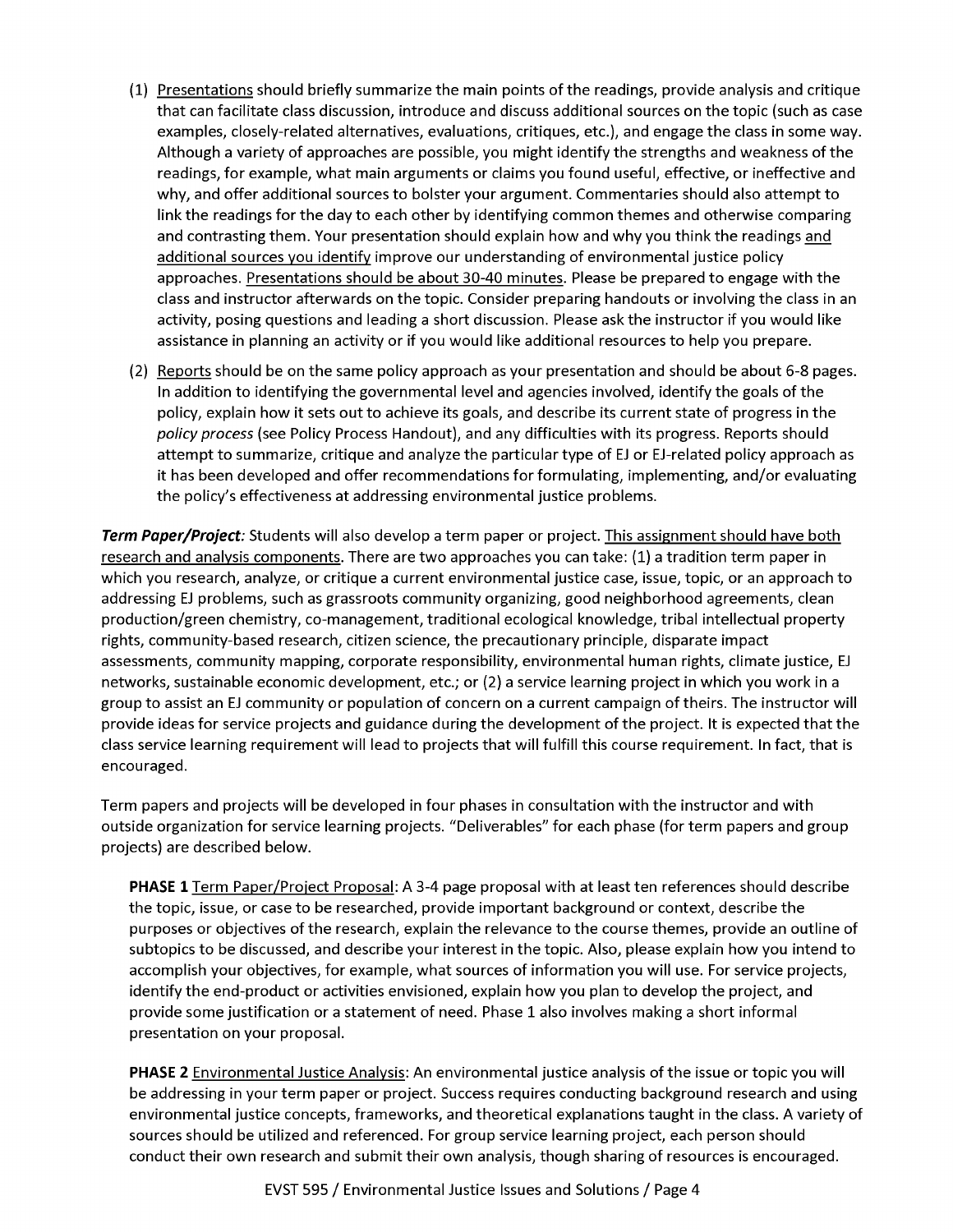**PHASE 3** Final Term Paper/Project Report: Include revisions to your Phase 2 EJ analysis and incorporate feedback from your presentation. Terms papers should suggest policy, organizing, or other solutions to the issue or problem, and include a feasibility analysis. Service learning project reports should include a description of the project, the actual product developed, or an explanation of the outcome of your efforts. Term papers should be approximately 25-30 pages, not including references and appendices. Service learning reports should be 10-50 pages, depending on the nature of the product developed and outcome achieved.

**PHASE 4** Term Paper/Project Presentation: Individuals and groups will present their term papers/projects to the class and get feedback.

# **Schedule of Assignments**

Assignments are due at the beginning of class.

| Due Date                                 |
|------------------------------------------|
| <b>Thurs. 9/5</b>                        |
| Tues. 9/24                               |
| Thurs. 10/10                             |
| Tues. 10/22                              |
| Tues. 10/29                              |
| Tues. 11/12                              |
| 11/5, 11/7, 11/12. 11/14, 11/19 or 11/21 |
| Tues. 11/26                              |
| Tues. 11/19                              |
| 12/3, 12/5, & 12/9                       |
| Wed 12/11, 5 pm                          |
|                                          |

# **Requirements Grading and Evaluation**

It is expected that all assignments will be turned in on time. Deductions will be made for all assignments turned in late unless you make pre-arrangements before the due date. Course grades will be based on your class participation, midterm exam, service learning assignment, and the term paper/project. A total of 1000 points are possible for each of the following components.

| Assignment/Grade Component               | Points |
|------------------------------------------|--------|
| Class participation                      | 100    |
| Midterm Exam 1                           | 100    |
| Midterm Exam 2                           | 100    |
| Service Learning Assignment              | 100    |
| EJ Policy Report                         | 100    |
| Term paper/project proposal (Phase 1)    | 50     |
| Environmental justice analysis (Phase 2) | 100    |
| Term paper / project report (Phase 3)    | 250    |
|                                          |        |

EVST 595 / Environmental Justice Issues and Solutions / Page 5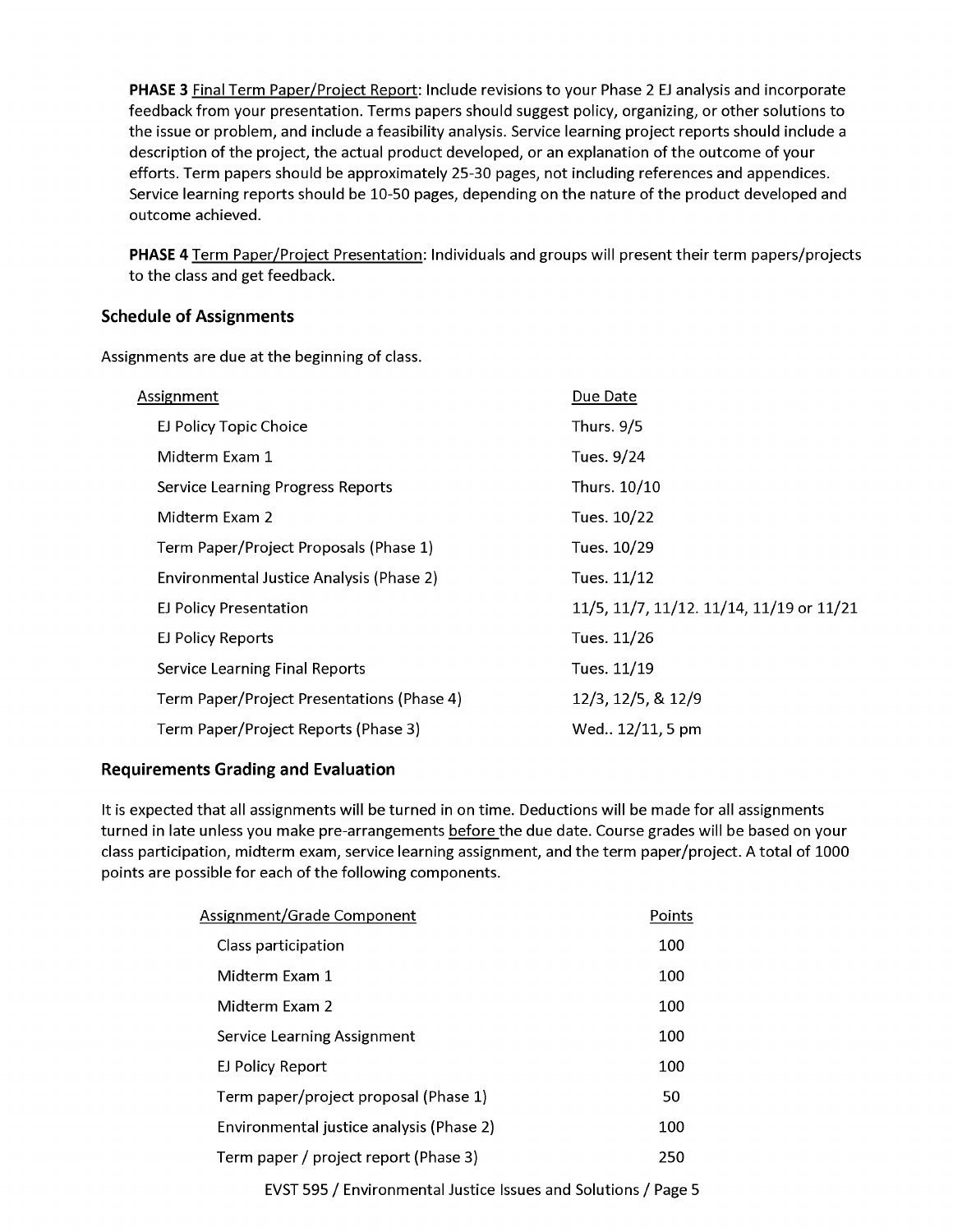#### **Attendance Policy**

Regular attendance is a requirement and a significant part of your participation grade. Please notify me in advance if you need to miss class.

#### **Academic Dishonesty and Plagiarism**

Plagiarism is a serious violation of academic integrity. All work and ideas submitted are expected to be your own or must be fully and accurately attributed to verifiable sources. The *Academic Policies and Procedures in the University Catalog* states: "Students who plagiarize may fail the course and may be remanded to Academic Court for possible suspension or expulsion." If you have any doubts about plagiarism and citing of others' work or ideas, especially web sources, please consult the instructor.

#### **Students with Disabilities**

If you are a student with a disability and wish to discuss reasonable accommodations for this course, contact me privately to discuss the specific modifications you wish to request. Please be advised I may request that you provide a letter from Disability Services for Students verifying your right to reasonable modifications. If you have not yet contacted Disability Services, located in Lommasson Center 154, please do so in order to verify your disability and to coordinate your reasonable modifications. For more inform ation, visit the Disability Services website at http://life.umt.edu/dss.

#### **Readings**

Although there are no required texts for the course, we will be reading various articles, book chapters, reports and such. All of the readings will be on Electronic Reserve (E-RES) through the Mansfield Library website (see: http://eres.lib.umt.edu/eres/default.aspx). The course password is "justice." Reading assignments are listed in the course schedule below. Note that graduate students are assigned extra readings some days as indicated in left margin by the following notation: **GRAD.** These readings will be on E-RES too and labeled as such should you be interested in more in-depth investigation.

Note that we will read several chapters of an update of the landmark environmental justice report *Toxic Wastes and Race in the United States.* The new report was sponsored by the United Church of Christ (UCC) and co-authored by environmental justice scholars. It is titled *Toxic Waste and Race at Twenty: Grassroots Struggles to Dismantle Environmental Racism.* Individual chapters of the report will be posted in E-RES. An electronic copy of the full report can be downloaded from: http://www.ejrc.cau.edu/TWARTFinal.htm.

Some adjustments to the course schedule may be needed to suit the needs of the class. These are announced in class. Students who are late, miss class, or leave early are responsible for finding out about any changes for other students or me.

### **Course Schedule**

**INTRODUCTION TO ENVIRONMENTAL JUSTICE** 

*T u es. 8 / 2 7* - *Co u r s e I n t r o d u c t io n*

#### *THURS. 8/29 - INTRODUCTION TO ENVIRONMENTAL JUSTICE*

Mohai, Paul, David Pellow, and J. Timmons Roberts. 2009. "Environmental Justice." *Annual Review o f Environment and Resources* 34: 405-430.

EVST 595 / Environmental Justice Issues and Solutions / Page 6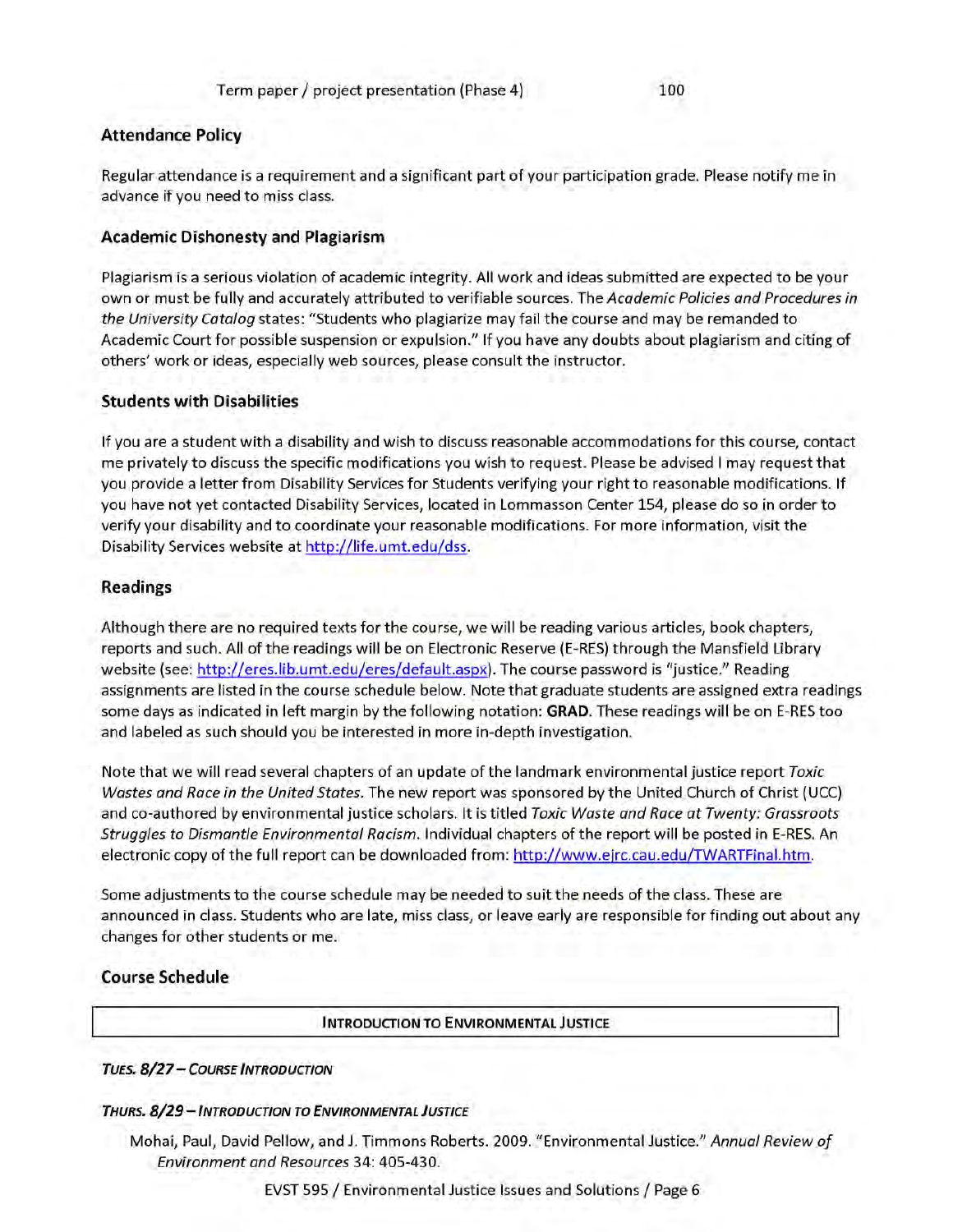- Bullard, Robert D., Paul Mohai, Robin Saha, and Beverly Wright. 2007. "Forward, "Preface," and "Introduction " Pp. vii-ix and 1-5 in *Toxic Wastes and Race a t Twenty: Grassroots Struggles to Dismantle Environmental Racism.* Authors. Cleveland, OH: United Church of Christ Witness Ministries.
- Berry, Gregory R. 2003. "Organizing against Multinational Corporate Power in Cancer Alley: The Activist Community as Primary Stakeholder." *Organization & Environment* 16(1): 3-33.

#### *T u es. 9 / 3* - *En v ir o n m e n t a l J u s t ic e M o v e m e n t*

- Bullard, Robert D. 2007. "Environmental Justice in the Twenty-First Century." Pp.7-15 in *Toxic Wastes and Race at Twenty.*
- Bullard, Robert D. 2007. "Environmental Justice Timeline/Milestones 1987-2007." Pp. 16-37 in *Toxic Wastes and Race at Twenty.*
- Taylor, Dorceta. 1997. "American Environmentalism: The Role of Race, Class, and Gender. *Race, Gender & Class* 5(l):16-62.
- Kuehn, Robert. 2000. "A Taxonomy of Environmental Justice." *Environmental Law Reporter* 30: 10681- 10703.

#### *Th u r s . 9 / 5* - *En v ir o n m e n t a l J u s t ic e M o v e m e n t ( c o n t .)*

- Krauss, Celene. 1993. "Blue-Collar Women and Toxic-Waste Protests: The Process of Politicization." Pp. 107-117 in *Toxic Struggles: The Theory and Practice o f Environmental Justice,* edited by Richard Hofrichter. Philadelphia, PA: New Society.
- Mix, Tamara L. 2011. "Rallying the People: Building Local Grassroots Environmental Justice Coalitions and Enhancing Social Capital." *Sociological Inquiry* 81(2): 174-194.
- Rios, Jo Marie. 2011. "National Survey of Environmental Justice Groups: What Do They Look Like (Organizational Structure)? W hat Do They Do (Tactics)? Some Implications." *Environmental Justice* 4(2): 115-119.
- Longo, Peter J. 1998. "Environmental Injustices and Traditional Environmental Organizations: Potential for Coalition Building." Pp. 165-176 in *Environmental Injustices, Political Struggles: Race, Class and the Environment,* edited by David Camancho. Durham, NC: Duke University Press.
- Moberg, Mark. 2001. "Co-Opting Justice: Transformation of a Multiracial Environmental Coalition in Southern Alabama." *Human Organization* 60(2): 166-177.
- Schlosberg, David. 1999. "The Politics of Networking in the Grassroots Environmental Justice Movement." Pp. 109-144 in *Environmental Justice and the New Pluralism: The Challenge of Difference for Environmentalism.* Author. New York: Oxford University Press.

#### *T u es. 9 / 1 0* - *Sp o t l ig h t o n EJ Ca s e s*

#### All Read:

Cole, Luke and Sheila Foster. 2001. "We Speak for Ourselves: The Struggle for Kettleman City." Pp. 1-9 in *From the Ground Up: Environmental Racism and the Rise of the Environmental Justice Movement.* New York: New York University Press.

#### Last Names A-D Read:

Bullard, Robert D. 2007. "The 'Poster Child' for Environmental Racism in 2007: Dickson County, Tennessee." Pp. 134-151 in *Toxic Wastes and Race at Twenty.* 

#### Last Names E-L Read: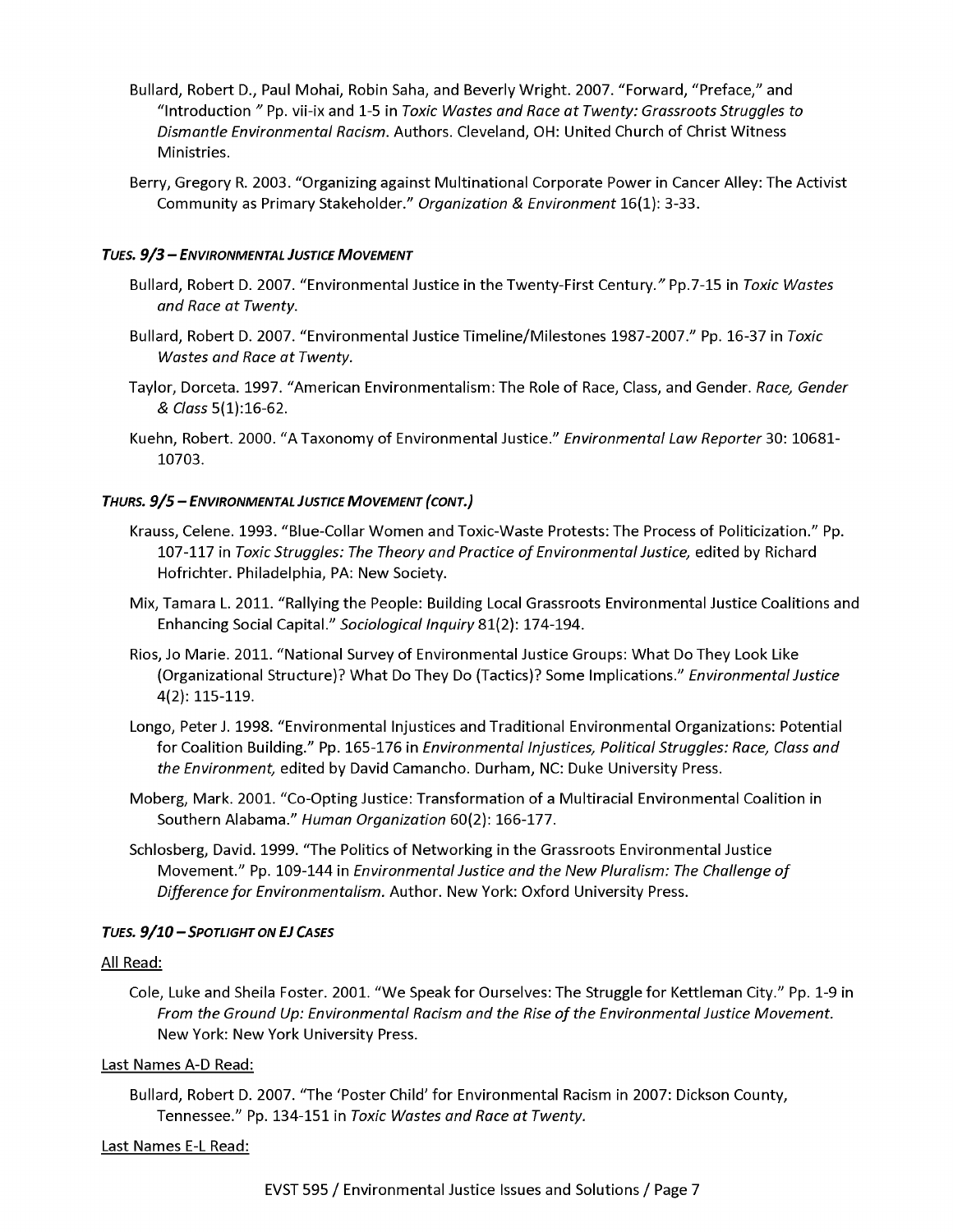Lerner, Steven. 2010. "Tallavast, Florida: Rural Residents Live Atop Groundwater Contaminated by High-Tech Weapons Company." Pp. 157- 176 in *Sacrifice Zones: The Front Lines of Toxic Chemical Exposure in the United States.* Author. Cambridge, MA: The MIT Press.

#### Last Names M-P Read:

Lerner, Steven. 2010. "Addyston, Ohio: The Plastics Plant Next Store." Pp. 119-136 in *Sacrifice Zones.*

#### Last Names Q-Z Read:

Lerner, Steven. 2010. "Ocala, Florida." Pp. 19-40 in *Sacrifice Zones.*

#### *Th u r s . 9 / 1 2 - EJ Ex p l a n a t io n s*

Lerner, Steven. 2010. "Introduction." Pp. 1-15 in *Sacrifice Zones.*

- Field, Rodger C. 1998. "Risk and Justice: Capitalist Production and the Environment." Pp. 81-103 in *The Struggle fo r Ecological Democracy: Environmental Justice Movements in the United States,* edited by Daniel Faber. New York: The Guilford Press.
- Bath, C. Richard, Janet M. Tanski, and Roberto E. Villarreal. 1998. "The Failure to Provide Basic Services to the *Colonias* of El Paso County: A Case of Environmental Racism? Pp. 126-137 in *Environmental Injustices, Political Struggles.*
- Bullard, Robert D. 2005. "Neighborhoods 'Zoned" for Garbage." Pp. 43-61 in *The Quest fo r Environmental* Justice: Human Rights and the Politics of Pollution, edited by Author. San Francisco, CA: Sierra Club Books.
- Cole, Luke W. and Sheila Foster. 2001. "The Political Economy of Environmental Racism: Chester Residents Concerned for Quality of Life." Pp. 34-53 in *From the Ground Up*.

#### TUES. 9/17 - ASSESSING DISPARATE IMPACTS AND THE EVIDENCE OF ENVIRONMENTAL JUSTICE

- Mohai, Paul. 2007. "Racial and Socioeconomic Disparities in the Distribution of Environmental Hazards: Assessing the Evidence Twenty Years after Toxic Wastes and Race." Pp. 38-48 in *Toxic Wastes and Race at Twenty.*
- Saha, Robin. 2007. "A Current Appraisal of Toxic Wastes and Race in the United States 2007." Pp.49-83 in *Toxic Wastes and Race at Twenty*
- Saha, Robin and Paul Mohai. 2005. "Historical Context and Hazardous Waste Facility Siting: Understand Temporal Trends in Michigan." *Social Problems* 52(4): 618-48.

#### **ENVIRONMENTAL JUSTICE ISSUES**

#### *Th u r s . 9 / 1 9 -E J a n d N a t iv e A m e r ic a n s*

- Rosier, Paul. C. 2008. "'W e, the Indian People, Must Set an Example for the Rest of the Nation': Environmental Justice from a Native American Perspective." *Environmental Justice* 1(3): 127-129.
- Johnson, Benjamin Heber. 2001. "The Dark Side of Environmentalism." [Book Review of *Dispossessing the Wilderness: Indian Removal and the Making of the National Parks, by Mark David Spence] Reviews in American History* 29(June): 215-221.
- Sheets, Cassie. 2013. "Protecting the Sweet Grass Hills and Blackfeet Culture from Mining Threats: Considering Future Policy Options." (July) Sociology Department, University of Montana, Missoula.
- Krakoff, Sarah. 2002. "Tribal Sovereignty and Environmental Justice." Pp. 161-183 in *Justice and Natural Resources: Concepts, Strategies, and Applications,* edited by Kathryn M. Mutz, Gary C. Bryner, and Douglas S. Kenney. Washington DC: Island Press.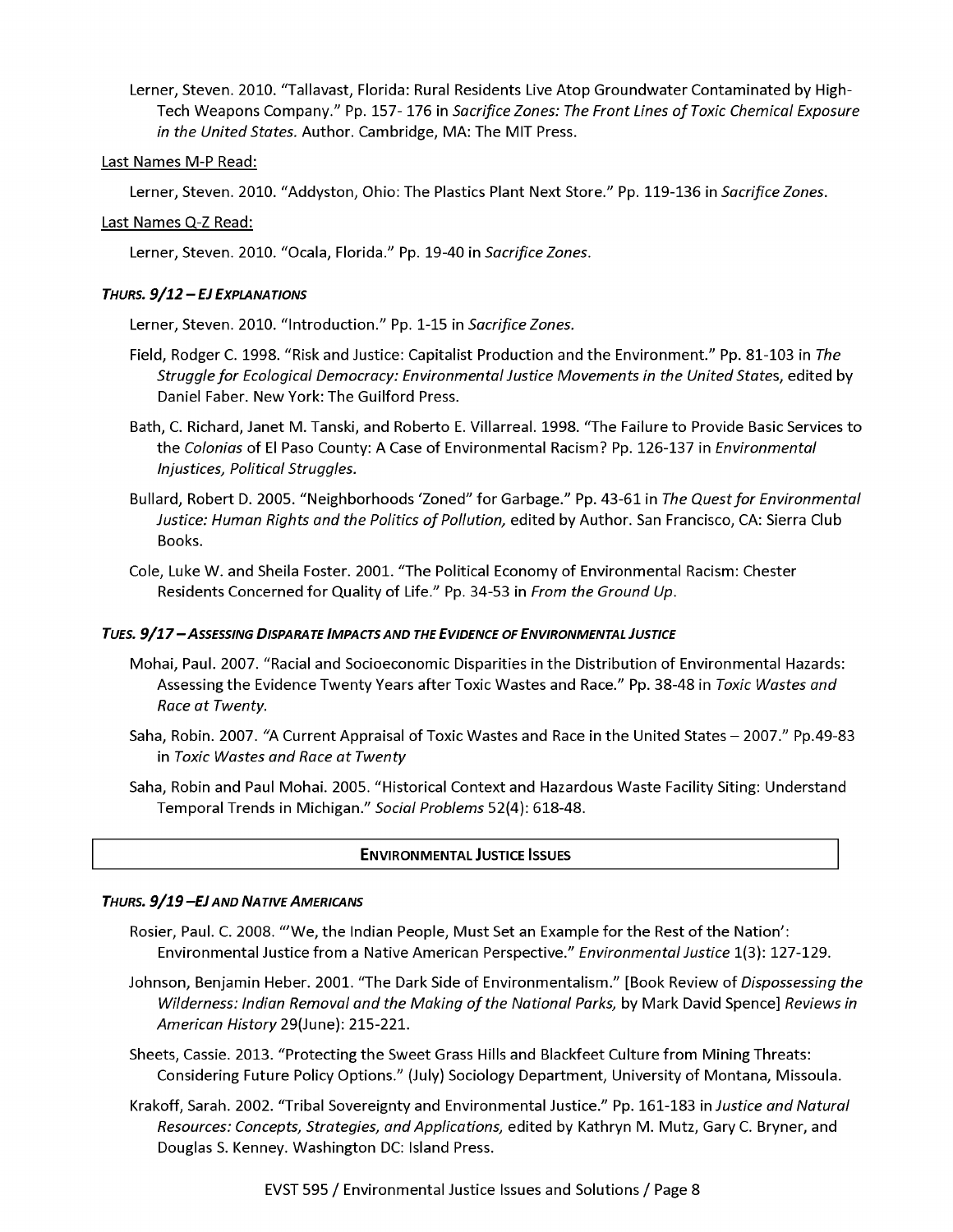Young, Phyllis. 2001. "Beyond the Water Line." Pp. 85-98 in *Defending Mother Earth: Native American Perspectives on Environmental Justice.* Jace Weaver, ed. Maryknoll, NY: Orbis Books.

#### *T u es. 9 / 2 4* - *Se r v ic e Le a r n in g Pl a n n in g D a y*

#### **Midterm #1 Due**

#### *Th u r s . 9 / 2 6 - C l im a t e J u s t ic e*

- LaDuke, Winona. 2006. "Indigenous Power: The New Energy Economy." *Race***,** *Poverty & Environment* Summer: 6-10.
- Wright, Beverly. 2007. "Wrong Complexion for Protection: Will the 'Mother of All Toxic Cleanups' Be Fair?" Pp. 124-133 in *Toxic Wastes and Race at Twenty.*
- Jones, Imara. 2012. "W hat Hurricane Sandy Should Teach Us About Climate Justice." *Color Lines* (Nov. 15) http://colorlines.com/archives/2012/11/what hurricane sandy should teach us about climate justic e.html
- Bridges, K.W. and Will C. McClatchey. 2009. "Living on the Margin: Ethnoecological Insights from Marshall Islanders at Rongelap Atoll. *Global Environmental Change* 19:140-46.

#### *T u es. 1 0 /1 - EJ W h e r e W e W o r k*

- Gottlieb, Robert. 2001. "Janitors and Justice: Industry Restructuring, Chemical Exposures, and Redefining Work." Pp. 145-180 in *Environmentalism Unbound: Exploring New Pathways for Change. Author.* Cambridge: MA: The MIT Press.
- Sample, Martha. 2009. "A Proposal for a Green Cleaning Product Procurement Policy at the University of Montana: An Opportunity for Leadership in Sustainability." Environmental Studies Program, University of Montana, Missoula.
- Clarren, Rebecca. 2009. "The Dark Side of Dairies: A Broken System Leaves Immigrant Workers Invisible and in Danger." *High Country News* [Aug. 31] Available at http://www.hcn.org/issues/41.15/thedark-side-of-dairies?src=feat.
- Sarathy, Brinda. 2008. "The Marginalization of *Pineros* in the Pacific Northwest." *Society and Natural Resources* 21: 671-686.

#### *Th u r s . 1 0 / 3 - F o o d J u s t ic e*

- Gottlieb, Robert. 2009. "Where We Live, Work and Play ... and Eat: Expanding the Environmental Justice Agenda. Environmental Justice 2(1): 7-8.
- Williams, Orrin. 2005. "Food and Justice: The Critical Link to Healthy Communities." Pp. 117-130 in Power, Justice, and the Environment: A Critical Appraisal of the Environmental Justice Movement, David Naguab Pellow and Robert J. Brulie, eds. Cambridge, MA: The MIT Press.
- Lenhardt, Julia and Yelena Ogneva-Himmelberge.2003. "Environmental Injustice in the Spatial Distribution of Concentrated Animal Feeding Operations in Ohio." *Environmental Justice* 6(4): 133- 139.
- William, Edith M., Bamidele O. Tayo, Beverly McLean, Ellen Smit, Christopher T. Sempos, and Carlos J. Crespo. 2008. "Where's the Kale? Environmental Availability of Fruits and Vegetables in Two Racially Dissmilar Communities." *Environmental Justice* 1(1): 35-43.
- Donham, Kelley J., Steven Wing, David Osterberg, Jan L. Flora, Carol Hodne, Kendall M. Thu, and Peter S. Thorne. 2012. "Community Health and Socioeconomic Issues Surrounding Concentrated Animal Feeding Operations." *Environmental Health Perspectives* 115(2): 317-320.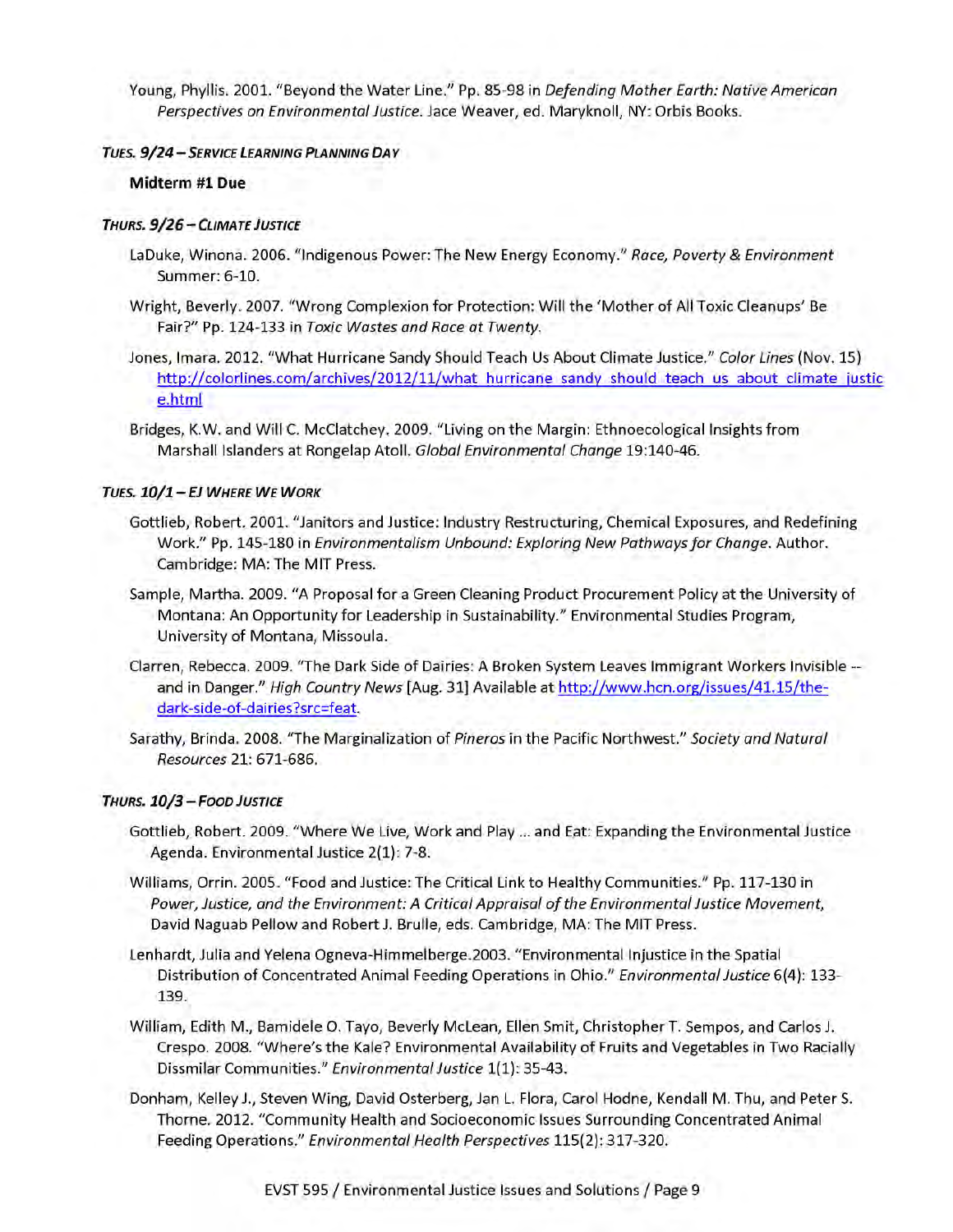#### *T u es. 1 0 / 8 - T r a n s p o r t a t io n J u s t ic e*

- Clifton, Kelly and Karen Lucas. 2004. "Examining Empirical Evidence of Transportation Inequality in the U.S. and U.K." Pp. 15- 35 in *Running on Empty: Transportation, Social Exclusion and Environmental Justice.* Karen Lucas, ed. Bristol, U.K.: The Policy Press.
- Chen, Don, 2007. "Linking Transportation Equity and Environmental Justice w ith Smart Growth." Pp. 299- 320 in *Growing Smarter: Achieving Livable Communities, Environmental Justice, and Regional Equity.* Robert D. Bullard, ed. Cambridge, MA: The MIT Press.
- Bullard, Robert D., Glenn S. Johnson, and Angel O. Torres. 2007. "Confronting Transportation Sprawl in Metro Atlanta." Pp. 215-247 in *Growing Smarter*.
- Pastor Manuel., Rachel Morello-Frosch, James L. Sadd. 2005. The Air is Always Cleaner on the Other Side: Race, Space, and Ambient Air Toxics Exposures in California. *Journal of Urban Affairs* 27(2): 127-148

#### *Th u r s . 1 0 / 1 0* - *Se r v ic e Le a r n in g P r o g r e s s R e p o r t s*

#### **Service Learning Progress Reports Due**

#### *T u es. 1 0 / 1 5* - *Ra c e a n d Class in A m e r ic a*

- Sklar, Holly. 1998. "Imagine a Country." Pp. 192-201 in *Race, Class and Gender in the United States: An Integrated Study.* Paula S. Rothenberg, ed. New York: St. Martin's Press.
- Rachel's Environment and Health News. February 28, 2002. "The Environmental Movement Part 5: White Privilege Divides the Movement." #745. Environmental Research Foundation.
- Rothenberg, Paula S. 1998. "The Social Construction of Difference: Race, Class, Gender, and Sexuality." Pp. 7-12 in *Race, Class and Gender in the United States: An Integrated Study,* by Author. New York: St. Martin's Press.
- Leondar-Wright, Betsy. 2005. "W orking Definitions." Pp. 1-2 in *Class M atters: Cross-Class Alliance* Building for Middle-Class Activists. Gabriola Island, Canada: New Society Publishers.
- Leondar-Wright, Betsy. 2005. "Are There Class Cultures?" Pp. 16-23 in *Class Matters.*
- Omi, Michael and Howard Winant. 1998. "Racial Formations." Pp. 13-22 in *Race, Class and Gender in the* United States: An Integrated Study by Paula S. Rothenberg. New York: St. Martin's Press.
- Blauner, Robert. 1972. "Colonized and Immigrant Minorities." [reprint] Pp. 149-160 in *Racial Oppression in America.* Author. New York: Harper & Row.

#### *Th u r s . 1 0 / 1 7 - M id t e r m Ex a m 2 Tr a in in g / S t u d y Se s s io n*

Class meets in computer classroom  $-$  SS 262

#### *T u es. 1 0 / 2 2* - *Fil m D a y*

**Midterm #2 Due**

#### **EJ SOLUTIONS**

#### THURS. 10/24 - INTRODUCTION TO ENVIRONMENTAL JUSTICE POLICY SOLUTIONS - FEDERAL GOVERNMENT RESPONSES

Holifield, Ryan. 2012. "The Elusive Environmental Justice Area: Three Waves of Policy in the U.S. Environmental Protection Agency." *Environmental Justice* 5(6); 293-297.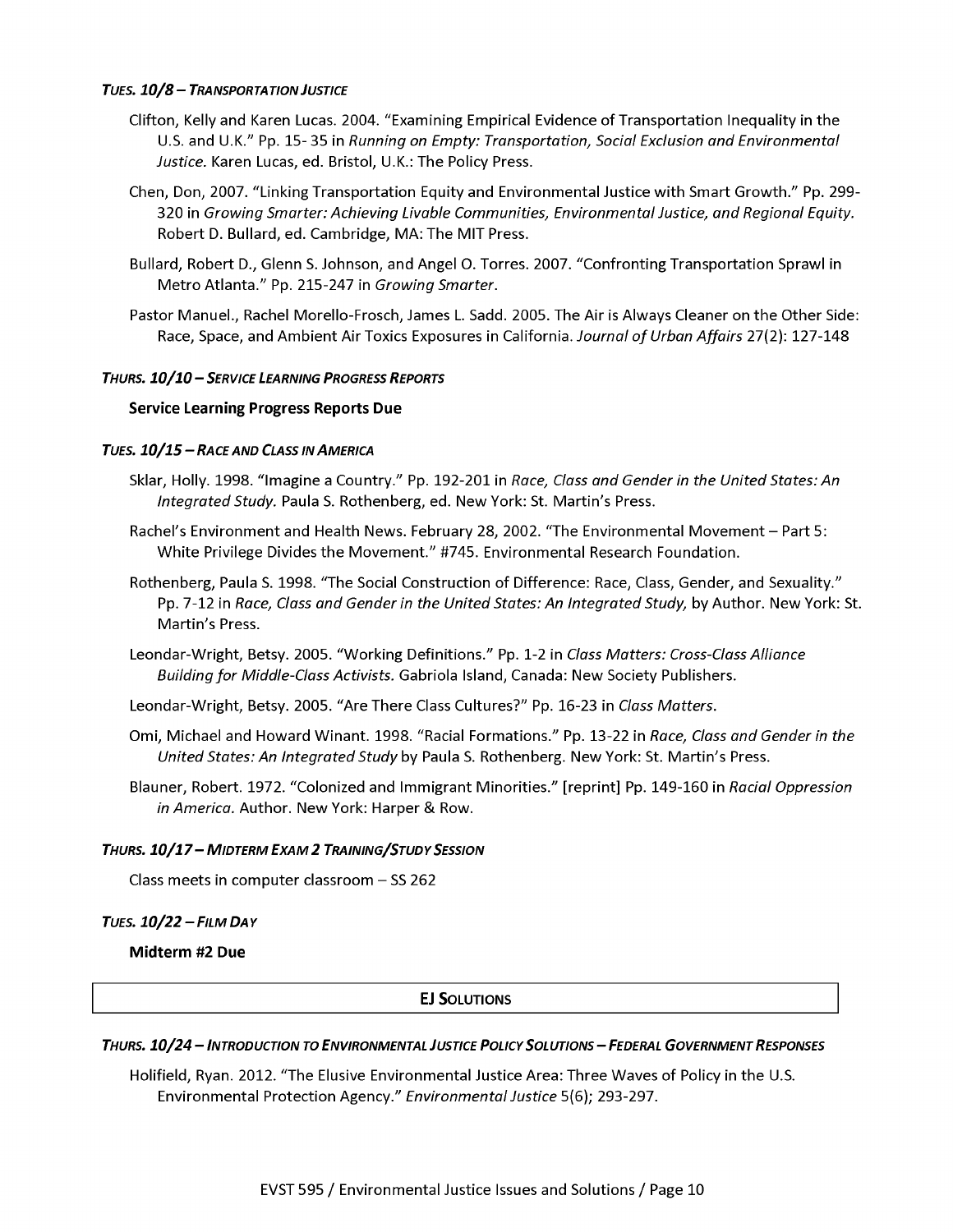Garcia, R. and T.A. Rubin. 2004. "Crossroad Blues: the MTA Consent Decree and Just Transportation." Pp. 221-250 in *Running on Empty: Transport, Social Exclusion, and Environmental Justice.* K. Lucas, ed. Bristol (UK): The Policy Press.

#### *T u es. 10/29* - *Te r m Pa p e r / P r o je c t P r o p o s a l P r e s e n t a t io n s*

#### **Term Paper / Project Proposals Due (Phase 1)**

#### *Th u r s . 10/31 -EJ S c r e e n in g To o l s*

Please check out EJ View at: http://epamap14.epa.gov/ejmap/entry.html.

Sadd, James, Manuel Pastor, Rachel Morello-Frosh, Justin Scoggins, and Bill Jessdale. 2011. "Playing It Safe: Assessing Cumulative Impact and Social Vulnerability through an Environmental Justice Screening Method in the South Coast Air Basin, California." *International Journal of Environmental Research and Public Health* 8: 1441-1459.

#### *Tues. 1 1 / 5* - *I n c o r p o r a t in g EJ in t o En v ir o n m e n t a l A s s e s s m e n t s/ R e v ie w s*

- Suagee, Dean B. 2007. "NEPA in Indian Country: Compliance Requirement to Decision-Making Tool." Pp. 225-252 in *Natural Resources and Environmental Justice.* Justice and Natural Resources: Concepts, Strategies, and Applications. Kathryn M. Mutz, Gary C. Bryner, and Douglas S. Kenney, eds. Washington DC: Island Press.
- Rechtshcaffen, Clifford, Eileen Gauna, and Catherine A. O'Neil. 2009. "Land Use Planning, Environmental Review, and Information Disclosure Laws." Pp. 355-388 in *Environmental Justice: Law, Policy & Regulation 2nd ed.* Authors. Durham, NC: Caroline Academy Press. **[Read Pp. 366-383]**

#### *Th u r s . 1 1 / 7 - S t a t e G o v e r n m e n t R e spo n ses, Pa r t I*

- Eady, Veronica. 2003. "Environmental Justice in State Policy Decisions." Pp. 168-186 in *Just Sustainabilities: Development in an Unequal World,* edited by Julian Agyeman, Robert D. Bullard, and Bob Evans. Cambridge, MA: MIT Press.
- Liévanos, Raoul. 2012. "Certainty, Fairness, and Balance: State Resonance and Environmental Justice Policy Implementation." *Sociological Forum* 27(2): 481-503.

#### *T u es. 1 1 / 1 2 - S t a t e G o v e r n m e n t Re spo n ses, Pa r t 2*

#### **Environmental Justice Analysis Due (Phase 2)**

Pastor, Manuel, Rachel Morello-Frosch, James Sadd, and Justin Scoggins. 2013. "Risky Business: Cap-and-Trade, Public Health, and Environmental Justice." Pp.75-94 in *Urbanization and Sustainability.* Springer Netherlands.

#### THURS. 11/14 - INCORPORATING EJ INTO LOCAL LAND USE PLANNING PROCESSES AND SITING DECISIONS

- Pearsall, Hamill and Joseph Pierce. 2010. "Urban Sustainability and Environmental Justice: Evaluating the Linkages in Public Planning/Policy Discourse." The International Journal of Justice and Sustainability 15(6): 569-580.
- Rechtshcaffen, Clifford, Eileen Gauna, and Catherine A. O'Neil. 2009. "Land Use Planning, Environmental Review, and Information Disclosure Laws." Pp. 355-388 in *Environmental Justice: Law, Policy & Regulation 2nd ed.* Authors. Durham, NC: Caroline Academy Press. **[Read Pp. 356-366]**
- Davis, C. and M.K. Jha. 2011. "A Dynamic Modeling Approach To Investigate Impacts to Protected and Low Income Populations in Highway Planning." *Transportation Research Part A-Policy and Practice* 45(7):598-610.

EVST 595 / Environmental Justice Issues and Solutions / Page 11